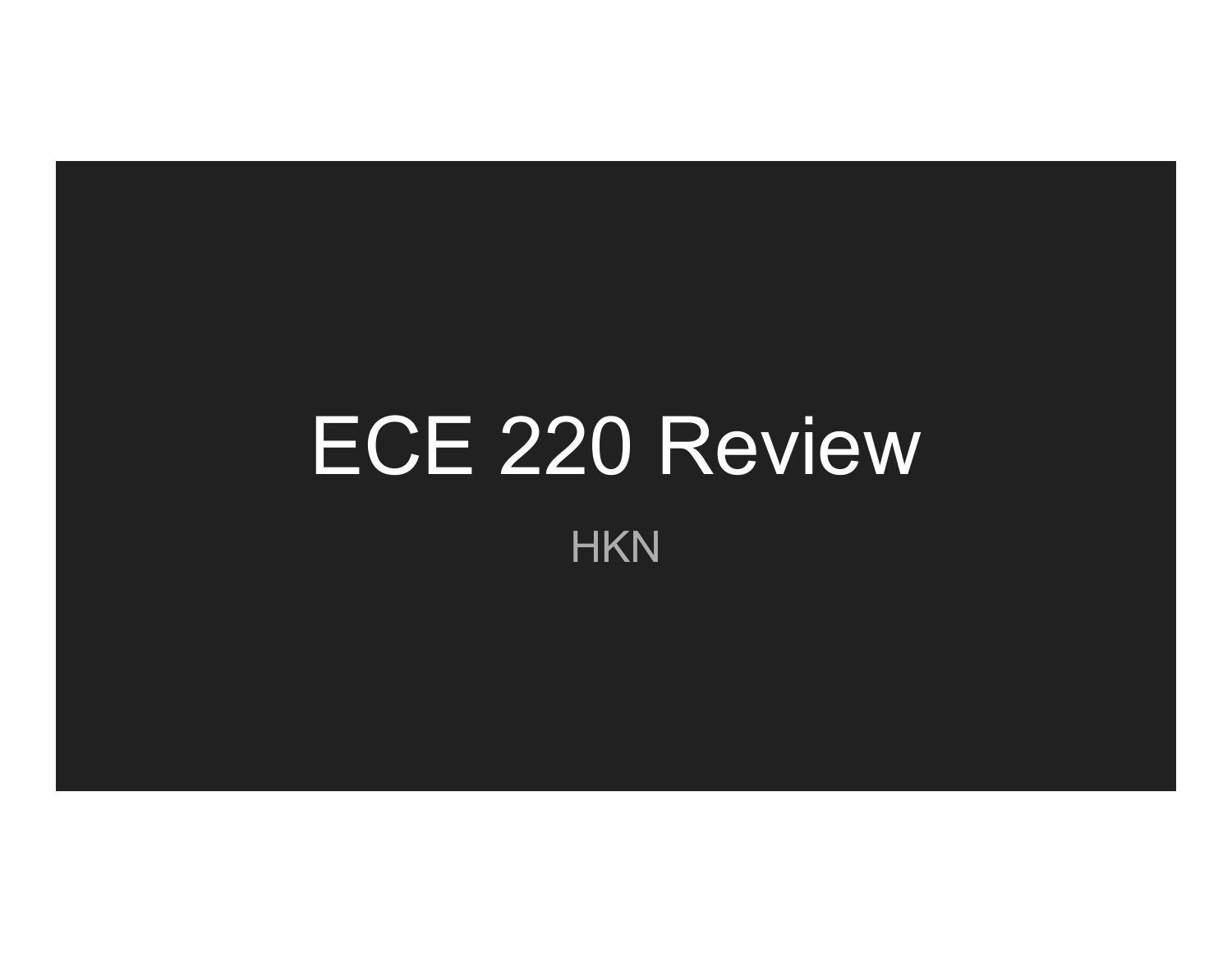# Usage of KBDR and KBSR Sage of KBDR and KBSR<br>SSR or Keyboard Status Register :-<br>- Location : xFE00<br>- Bit[15] is one when keyboard has receive Sage of KBDR and KBSR<br>
SSR or Keyboard Status Register :-<br>
- Location : xFE00<br>
- Bit[15] is one when keyboard has received<br>
SDR or Keyboard Data Register:-<br>
- Location : xFE02<br>
- Bits[7:0] contain the last character typed

KBSR or Keyboard Status Register :-

- 
- Sage of KBDR and KBSR<br>BSR or Keyboard Status Register :-<br>- Location : xFE00<br>- Bit[15] is one when keyboard has received a new character.<br>BDR or Keyboard Data Register:-

KBDR or Keyboard Data Register:-

- 
- 

Sage of KBDR and KBSR<br>
SSR or Keyboard Status Register :-<br>
- Location : xFE00<br>
- Bit[15] is one when keyboard has received a new character.<br>
BDR or Keyboard Data Register:-<br>
- Location : xFE02<br>
- Bits[7:0] contain the last Need to understand how to use it. Try it AT HOME afterwards if you haven't already. This was tested on last semester!!!! (For almost 10-15 points)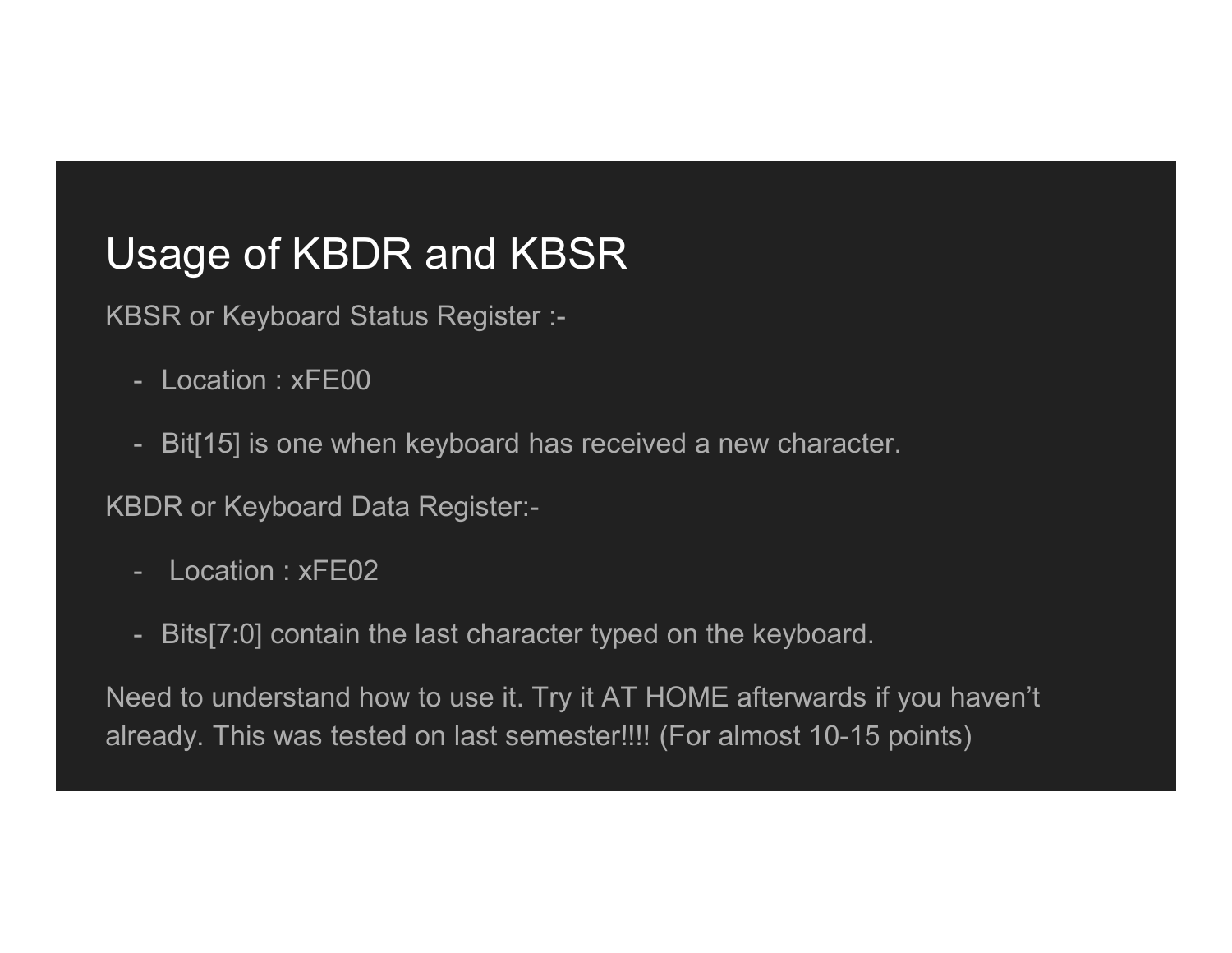## JSR, JSRR and RET , JSRR and RET<br><sup>SR :-</sup><br>a)R7 <- PC<br>) PC <- PC + SEXT(PCOffset11) **e)**<br> **b)** PC <- PC<br>
b) PC <- PC + SEXT(PCOffset11)<br>
SRR :-**, JSRR and RET**<br>
ER :-<br>
a)R7 <- PC<br>
() PC <- PC + SEXT(PCOffset11)<br>
RR :-<br>
a) R7 <- PC<br>
b) PC <- BaseR {Hardly used} **, JSRR and RET**<br>
BR :-<br>
a)R7 <- PC<br>
) PC <- PC + SEXT(PCOffset11)<br>
BRR :-<br>
a) R7 <- PC<br>
b) PC <- BaseR {Hardly used}<br>
ET :-

1)JSR :-

a) R7 <- PC<br>) PC <- PC + SEXT(PCOffset11)<br>}RR :-<br>a) R7 <- PC<br>b) PC <- BaseR {Hardly used}<br>ET :-<br>a) PC <- R7;

2)JSRR :-

3)RET :-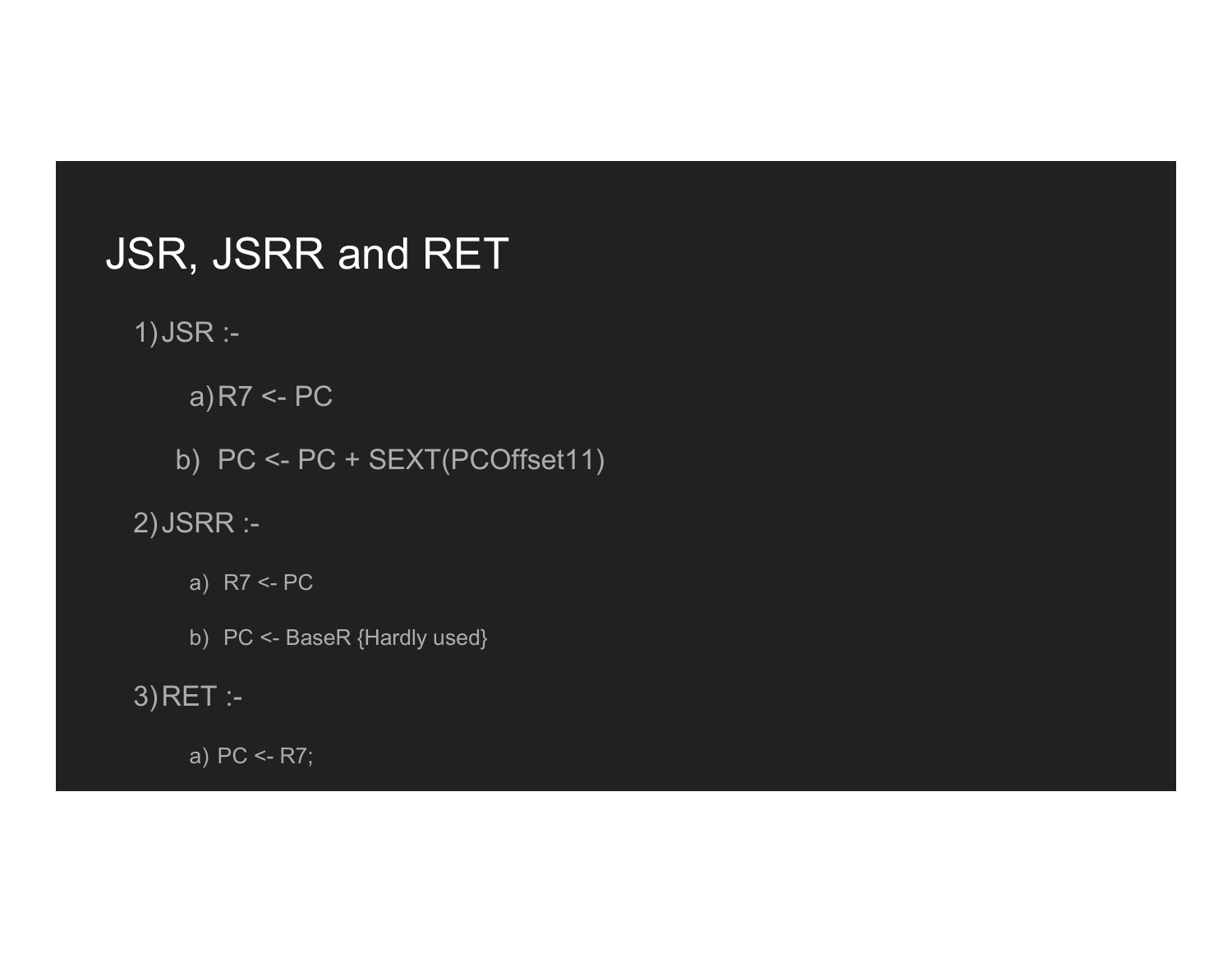## **Stack**

- 
- **tack**<br>- Last In First Out Data Structure<br>- Operations like PUSH,POP,IsEmpty,IsFull are import tack<br>- Last In First Out Data Structure<br>- Operations like PUSH,POP,IsEmpty,IsFull are important<br>- Subroutines like PUSH and POP are useful here
- 
- Subroutines like PUSH and POP are useful here 1<br>- Last In First Out Data Structure<br>- Operations like PUSH,POP,IsEmpty,IsFull are important<br>- Subroutines like PUSH and POP are useful here<br>- (Usually their implementation would be given; but I would suggest<br>understanding understanding how they work or writing them on your cheat sheet just in case) Last In First Out Data Structure<br>
- Last In First Out Data Structure<br>
- Operations like PUSH,POP,IsEmpty,IsFull are important<br>
- Subroutines like PUSH and POP are useful here<br>
- (Usually their implementation would be given - Last In First Out Data Structure<br>- Operations like PUSH,POP,IsEmpty,IsFu<br>- Subroutines like PUSH and POP are use<br>- (Usually their implementation would be gi<br>understanding how they work or writing th<br>case)<br>- PUSH is the s
- 
-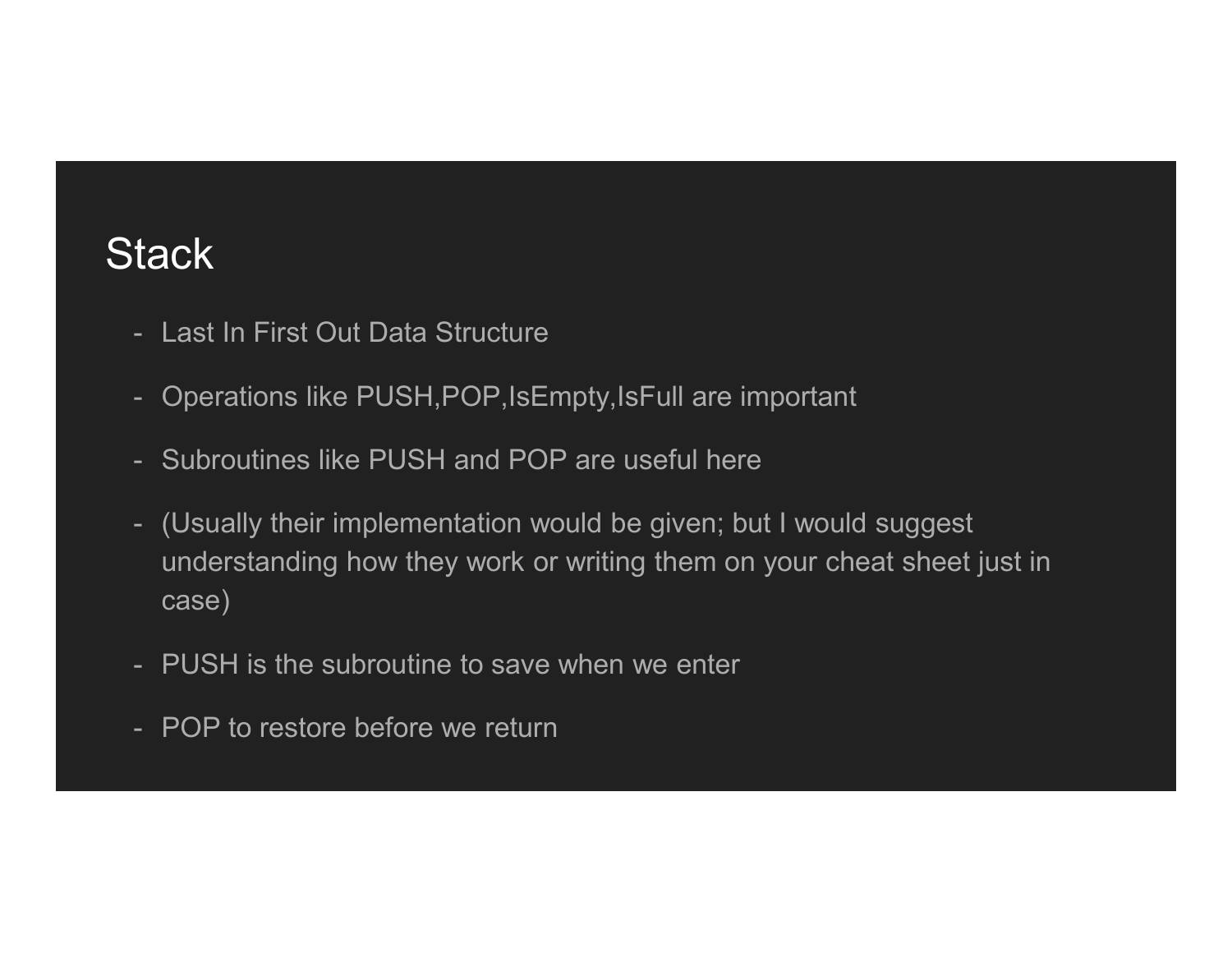## Understanding Subroutines vs Branching

- **nderstanding Subroutines vs Branching**<br>- Rule of Thumb(like a Hack) : If it's after HALT it is most likely a subroutine.<br>- Don't try to Branch. It might work but TA's take 10 points off.<br>- Always save B7 when you call a s Don't try to Branch. It might work but TA's take 10 points off. Inderstanding Subroutines vs Branching<br>- Rule of Thumb(like a Hack) : If it's after HALT it is most likely a subroutine.<br>Don't try to Branch. It might work but TA's take 10 points off.<br>- Always save R7 when you call a subr **Inderstanding Subroutines vs Bran**<br>- Rule of Thumb(like a Hack) : If it's after HALT it is m<br>Don't try to Branch. It might work but TA's take 10 p<br>- Always save R7 when you call a subroutine from ar<br>- RET gets you back to Inderstanding Subroutines vs Branching<br>
- Rule of Thumb(like a Hack) : If it's after HALT it is most likely a subroutine.<br>
Don't try to Branch. It might work but TA's take 10 points off.<br>
- Always save R7 when you call a s
- 
- 
- function of LC3 or in a subroutine.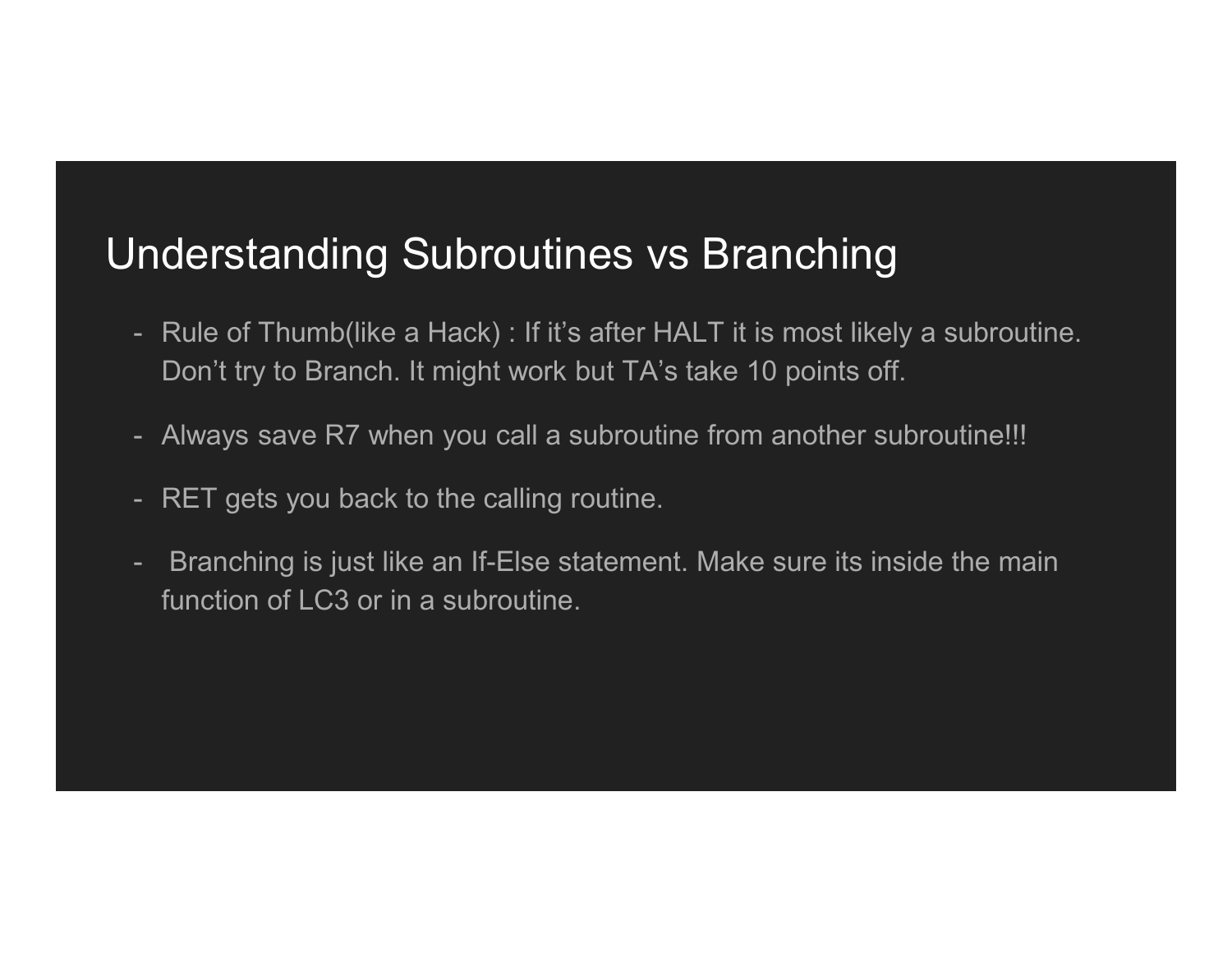### Some tips for exam

1)Make sure your VM is in order if you are using your laptop

2)Make sure it has 100% battery

3)You should have enough time for the exam. It's designed in a way that professors can do it in 15-20 min and TA's in 45-60 min, so you should be fine in 2.5 hours(hopefully).

4)Don't spend too much time on a question.

5)Remember Partial Credit is there(LOTS OF IT) so even if you write JSR PUSH and RET in a stack question and you don't know anything else you get 5 points.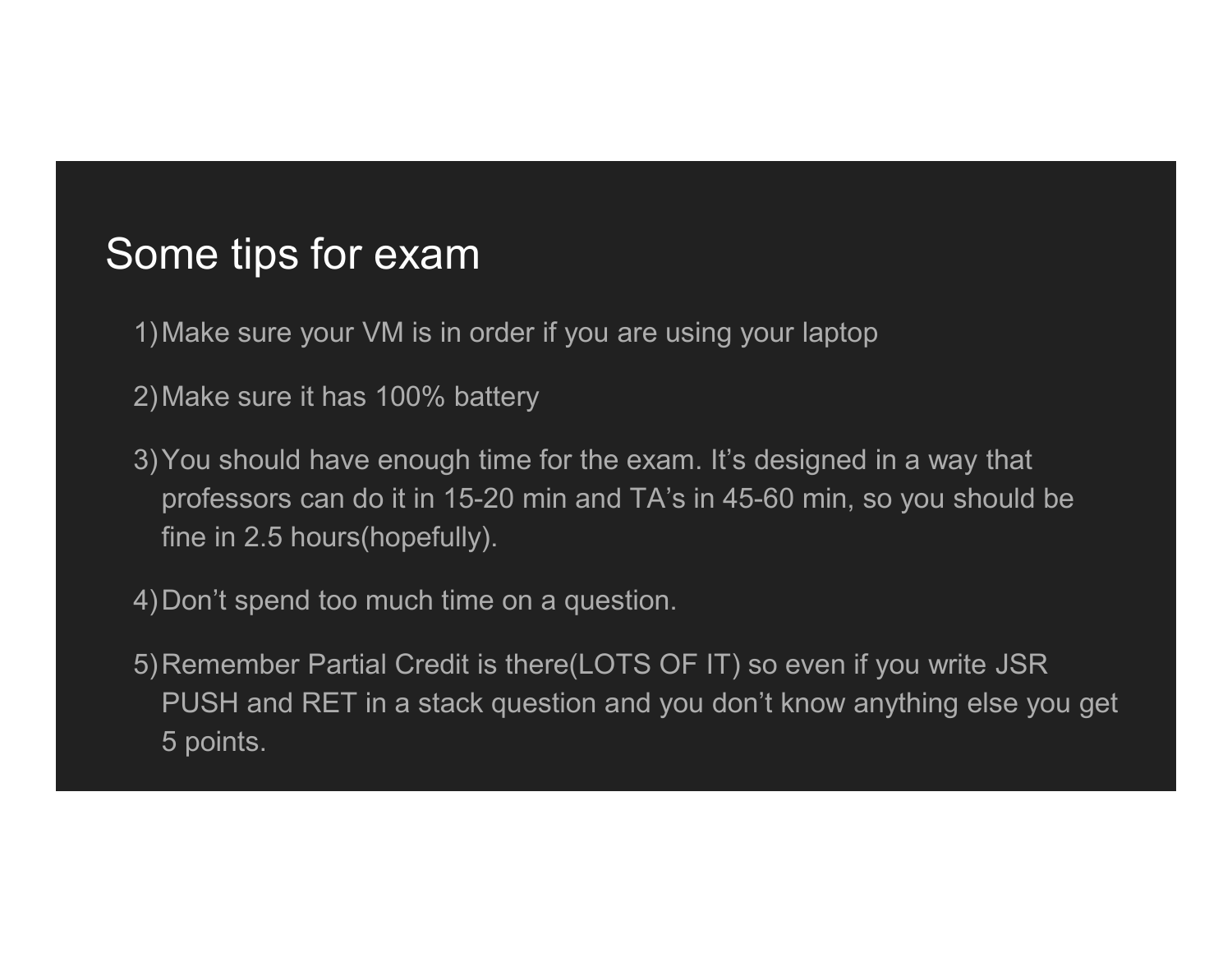## Conceptual Questions on LC-3

- 1) Which components (e.g., the LC3, the keyboard, or the display) writes to the DSR and the DDR? Explain in words what problem could occur if the component writes to DDR before checking DSR?
- 2) The following program is supposed to print the number '5' (i.e. ASCII value x0035) on the screen but it does not work. Why? How can you fix it? Answer with a couple of short sentences, and show the code snippets to be added, removed or changed.

|              | <b>.OIRG x3000</b>    |  |
|--------------|-----------------------|--|
|              | <b>JSRA</b>           |  |
|              | OUT                   |  |
|              | <b>BRnzp DONE</b>     |  |
| A            | <b>AND RO, RO, #0</b> |  |
|              | <b>ADD RO, RO, #5</b> |  |
|              | <b>JSR B</b>          |  |
|              | RET                   |  |
| <b>DONE</b>  | <b>HALT</b>           |  |
| <b>ASCII</b> | <b>.FILL x0030</b>    |  |
| в            | LD R1, ASCII          |  |
|              | <b>ADD RO, RO, R1</b> |  |
|              | <b>RET</b>            |  |
|              | .END                  |  |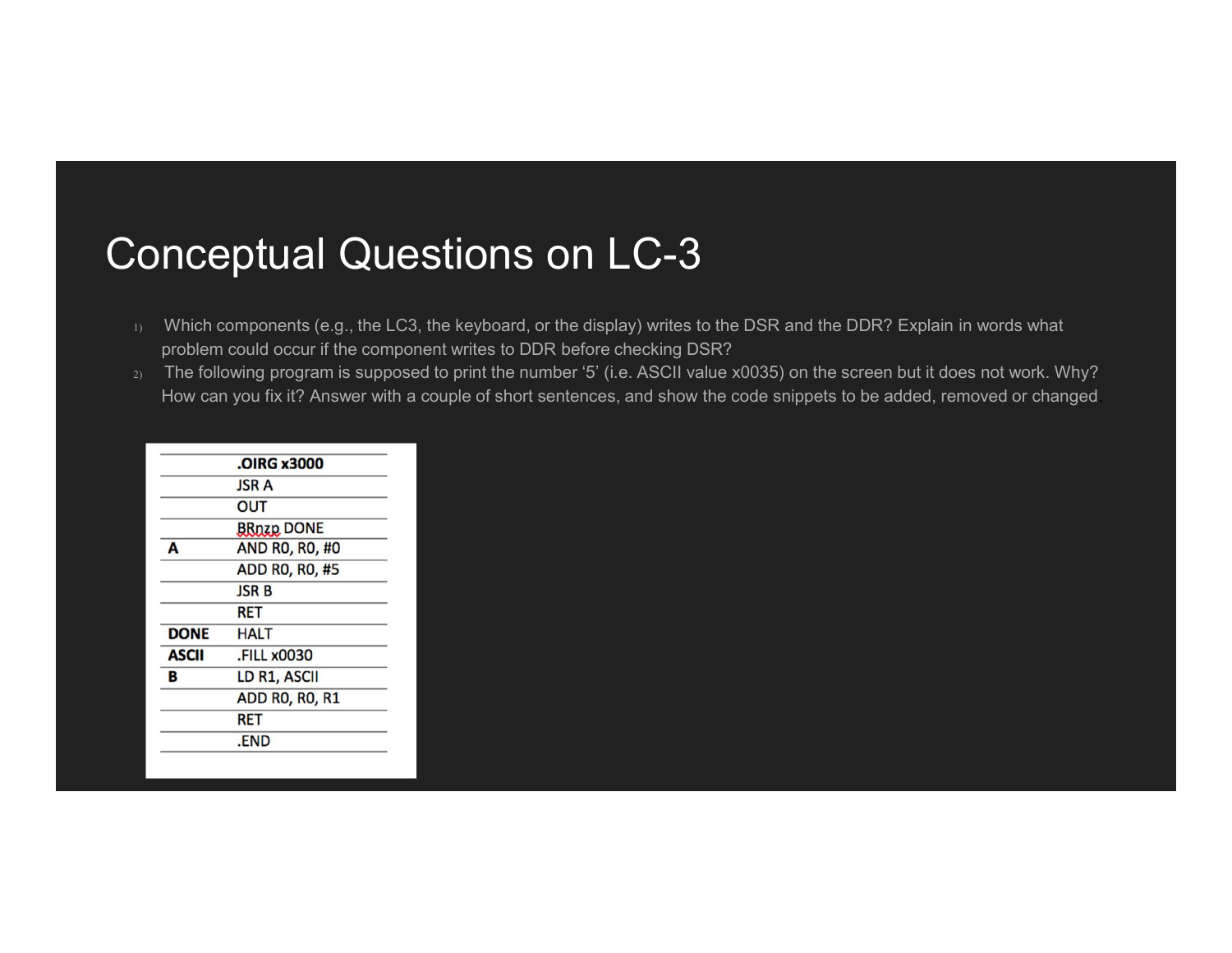LC-3 Easy Question - 1<br>Write a subroutine in LC3 called POWER to check whether a given input positive integer

### **Details**

The input positive integer N will be provided in memory location x5000. Register R0 must contain the output --- 1 if N is a power of 2, 0 otherwise. Write this output value to memory location x5001. Hint: Think about representation of all numbers that are powers of 2.

### **Instructions**

- Write your code in question1/power2.asm.  $\bullet$
- To test your code, write different values at x5000.  $\bullet$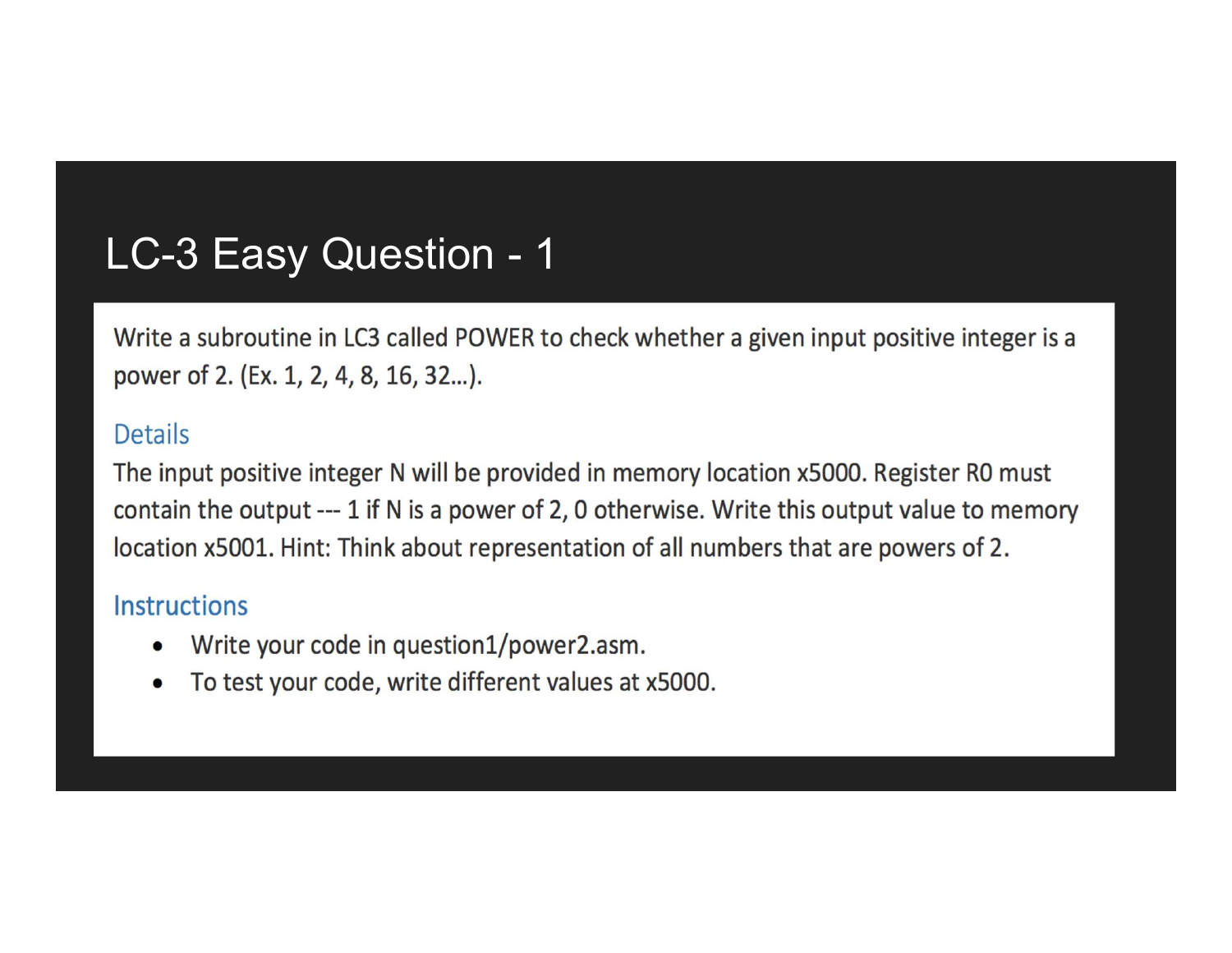You should be able to do the above question in at least 10-20 minutes!!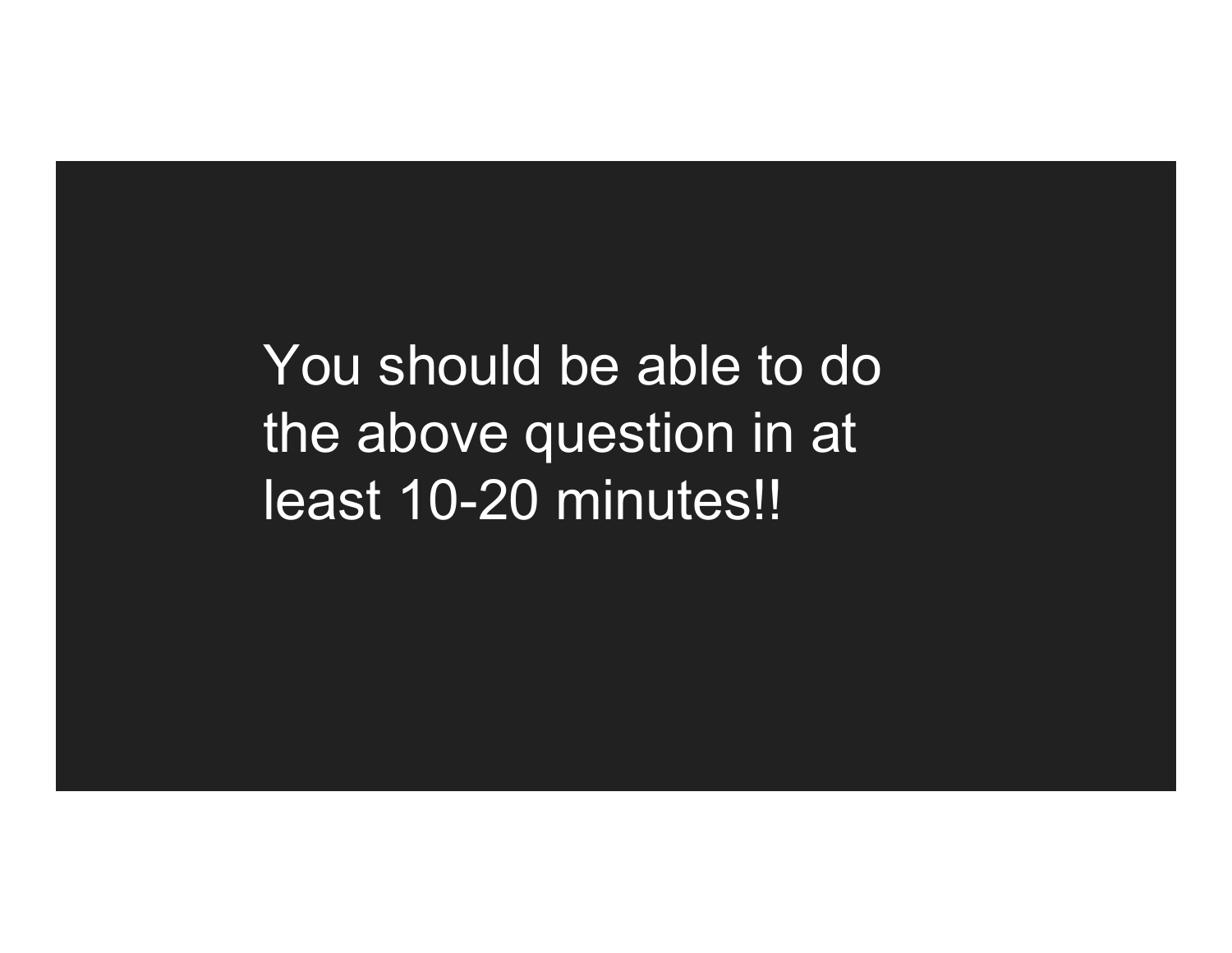## Let's do a bit harder problem. Sp16 Let's do a bit harder probl<br>Q3 - Reverse<br>This is Practice Exam 2. 1 This is Practice Exam 2. Think about it for 10-15 min.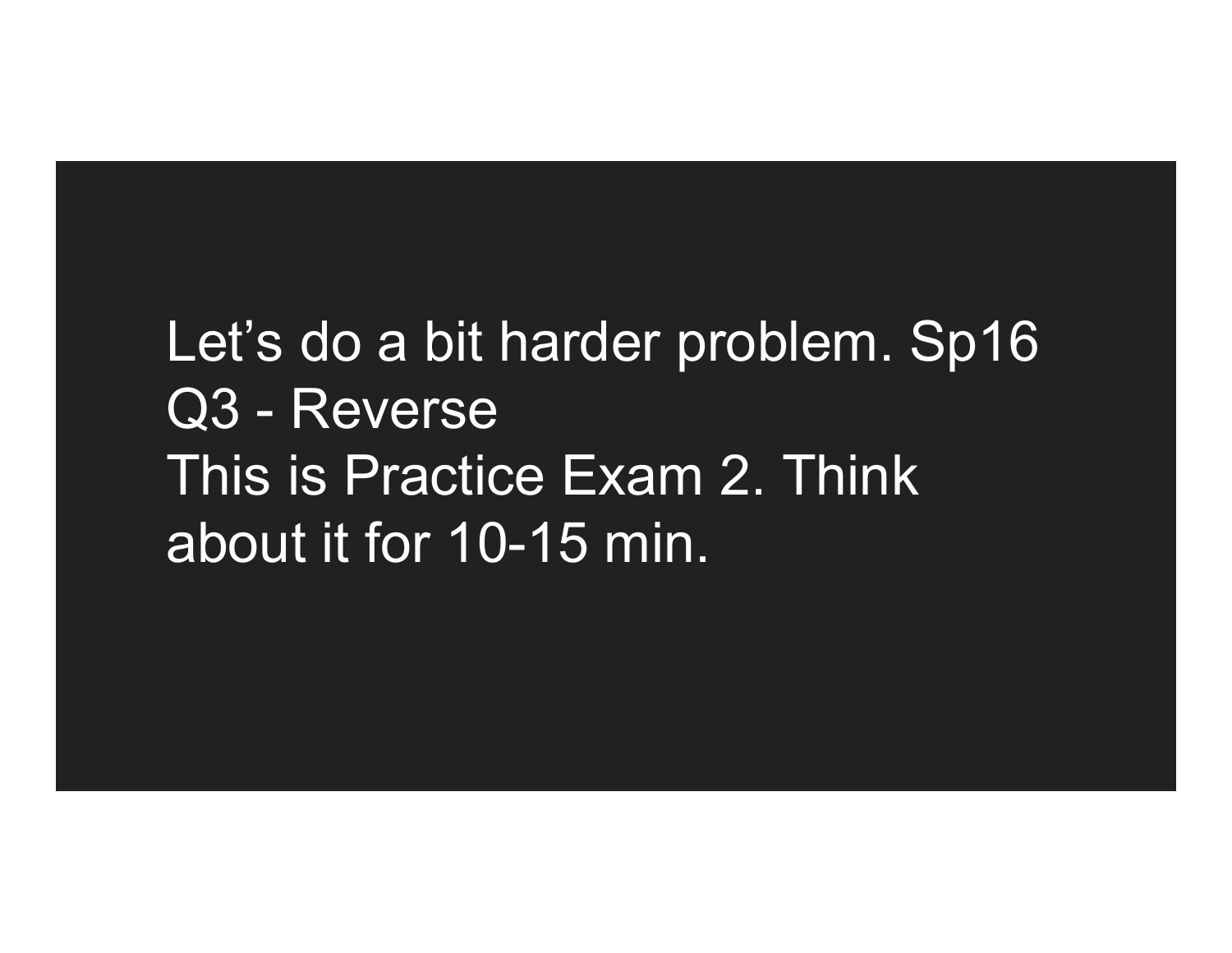## Approach to solving LC-3 problems

- 1)Read the question properly(This is more important than you think it is when LC3 is involved). At least twice.
- 2)Understand what subroutines are to be used if any.
- 3)You will most likely be given the algorithm/ flowchart. You just need to convert it into LC-3 code.
- 4)Try to use first 10 min of every question to plan it out. Do the question first that seems easy and you seem confident about it.
- 5)Use the lc3sim-tk if any bug however little it is. It's your best friend.
- 6)If your code doesn't work don't erase it. Partial credit will be given to you.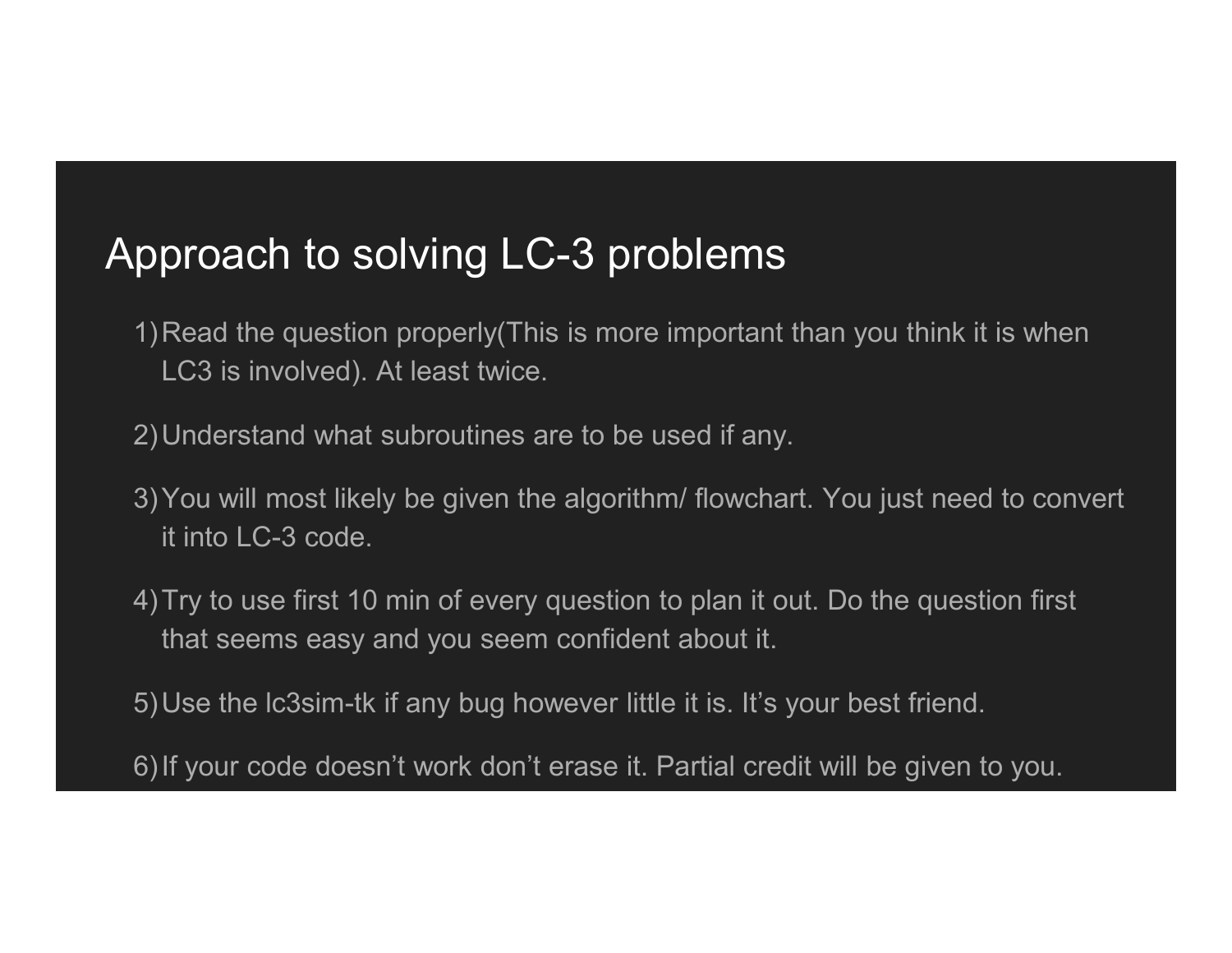## GOOD LUCK FOR THE EXAM!! Welcome to the world of programming.